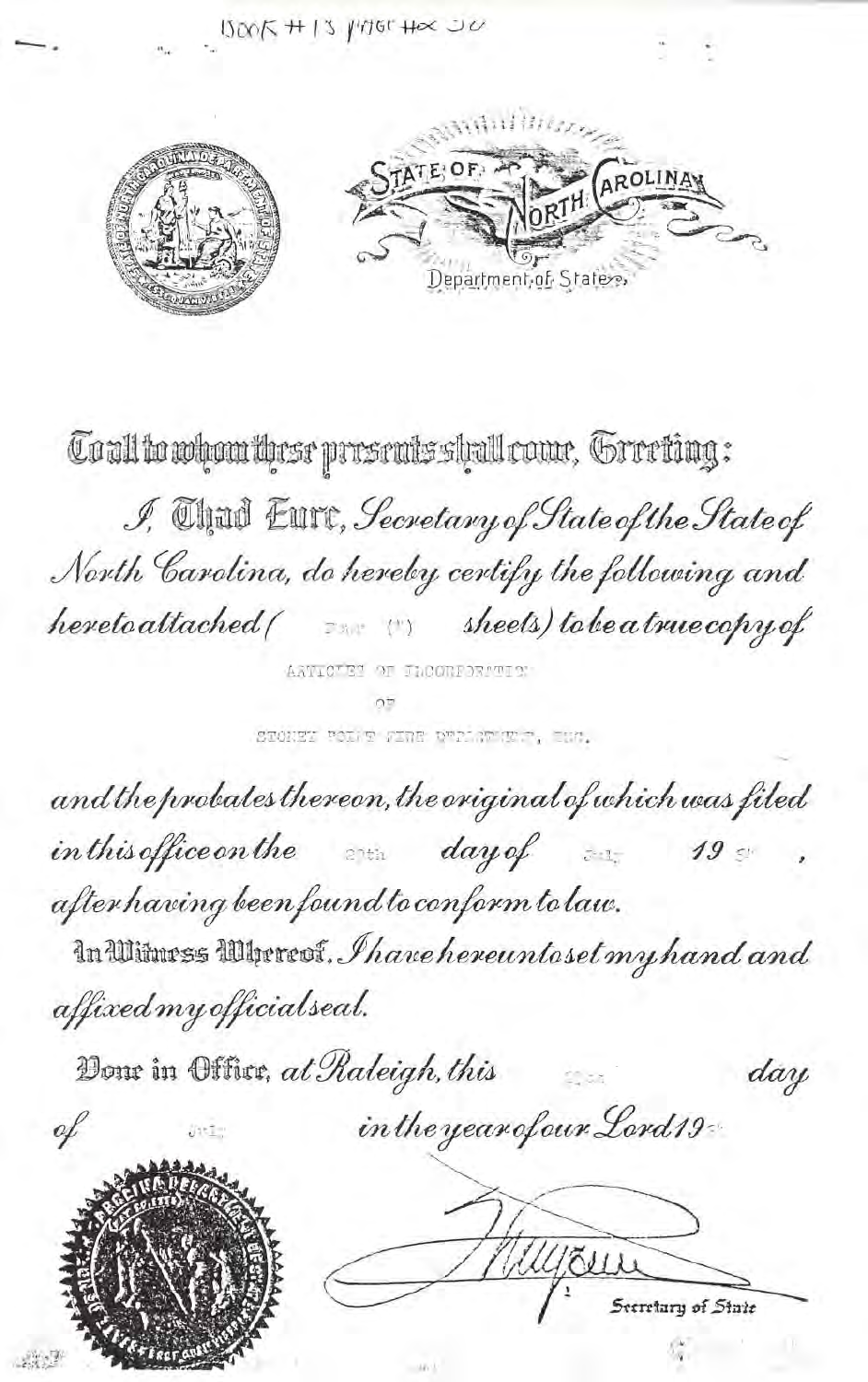## 112409

ARTICLES OF INCORPORATION

Jul 29 || 11 03 AH 1364

 $\Omega$ 

THAD EURE STONEY POINT FIRE DEPARTMENT, INC. SECUTIVAL OF STATE **TH CARDLINA** 

We, the undersigned natural persons of the age of twenty one years, or more, acting as incorporators for the purpose of creating a non-profit corporation under the laws of the State of North Carolina, as contained in Chapter 55A of the General Statutes of North Carolina, entitled "Non-Profit Corporation Act", and the several amendments thereto, do hereby set forth:

I. The name of the corporation is STONEY POINT"FIRE DEPARTMENT, INC.

2. The period of duration of the corporation shall be perpetual.

The purposes for which the corporation is organized  $3$ are:

(a) The main objective and purpose of the corporation is the protection of life and property through fire fighting, and shall have the power to do any act or thing which is directly or indirectly associated with the prevention of fire and the protection of life and property.

(b) To promote the civic, educational, religious, racreational, commercial, industrial and residential advantages of the community: to afford an opportunity for study of the community's problems with reference to protection of life and property and to seek solutions and remedies for such problems; but in all respects to remain non-partisan, non-political and non-sectarian in spirit and in purpose.

(c) To raise money and obtain funds and property by membership dues, gifts, bequests or other legal means, to be used for the prevention of fire and the protection of life and property any civic, charitable and other benevolent ends consistant with general objectives of the corporation as herein set forth; bu# in the case of dissolution of this corporation, the assets of the corporation shall be impressed with a trust for public benefit and no individual member of this corporation shall have a proprietory interest therin.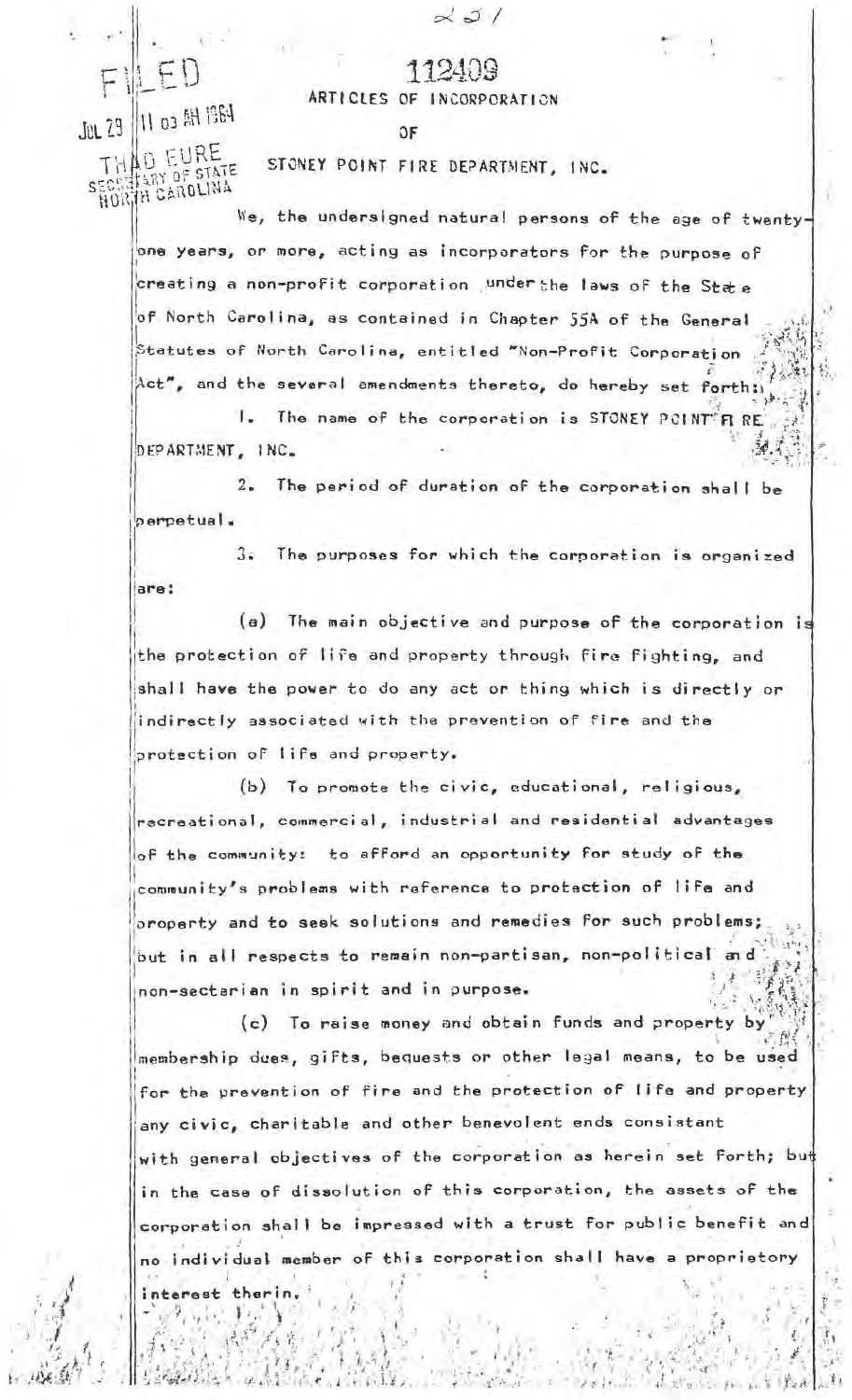(d) To establish, operate and maintain a fire department departments, including affiliated emergency and rescue services. for general public benefit in about the Cumberland Road Fire District No. 2 and such other territory in Cumberland County as designated by the Board of Directors, or by-laws of the corooration.

 $232$ 

(e) To purchase and sall, own, hold, pledge, mortgage operate, manage, use disoose of and deal with all forms of property, both real and personal, as consistant with the genera objectives of the corporation as is herein set forth above.

(f) To exacute all legal instruments and enter into all legal relationships consistent with the general objectives of the corporation as set forth hersin above.

(g) To perform all acts and do all things which may be reasonable, necessary, incidental and expedient to the prosecution of the foregoing objects and purposes.

4. The corporation is to have the following class or classes of members:

(a) The membership of the corporation shall consist of those persons duly qualified, designated, or elected in accordance with the by-laws of the Corporation.

5. Directors of the corporation shall be elected by the members of said corporation in the manner prescribed in the bylaws and the Board of Directors shall have control and management of all corporate property, finances and activity, and shall have authority by majority action to make, change, altar, and rescind. the by-laws for the goernment of the corporation,

6. The address of the initial registered office of the Corporation is as follows:

STREET ADDRESS: Route 3

TOWN: FAYETTEVILLE, NORTH CAROLINA

COUNTY: Cumberland

The name of the initial registered agent of the corporation at the above address is N. T. BARBOUR

7. The names and addresses of the incorporators, who shall also serve as the initial Board of Directors with full bower to act by majority vote until their successors are duly lacted as provided by the by-laws, are as follows: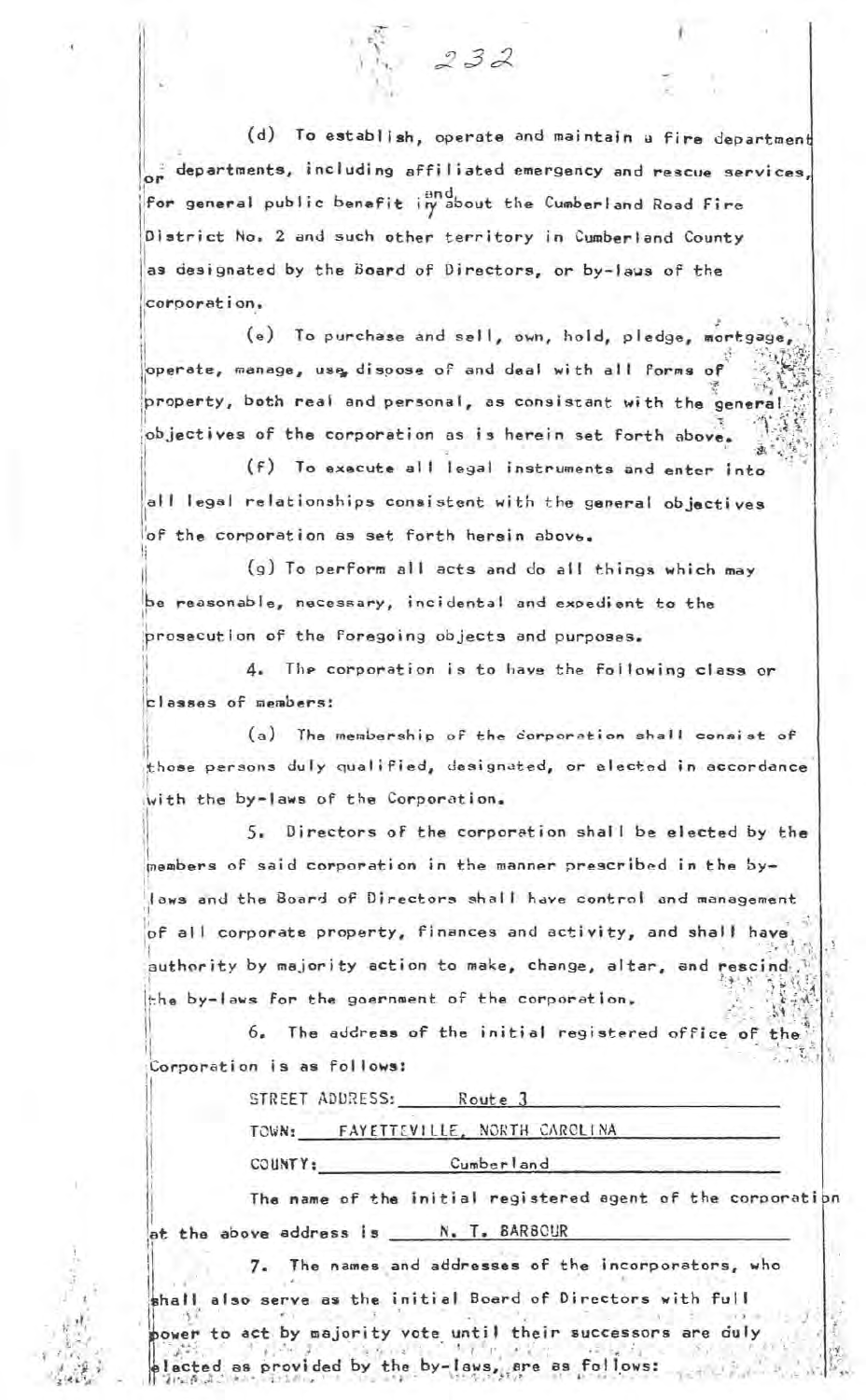**NAMES** 

Gene Barbour

Thurman Barbour

N. T. Barbour

J. L. Lee

Wayne E. Hess

W. T. Driggers

Route 3 Fayetteville Route 3 Fayetteville,  $\rightarrow$  C.

8. The names ard addresses of all the incorporators 药理 are:

 $233$ 

NAMES

Gene Barbour

Thurman Barbour

N. T. Barbour

J. L. Lee

Wayne E. Iless

W. T. Driggers

ADDRESS

**ADDRESS** 

Route 3

Route 3

Route 3

Route 3

Fayetteville, N. C.

Fayetteville, N. C.

Fayetteville, N. C.

Fayetteville, N. C.

Route 3 Fayetteville, N. C. Route 3 Fayetteville, N. C. Route 3 Fayetteville, N. C. Route 3 Fayetteville, N. C. Route 3 Fayetteville, N. C. Route 3

Fayatteville, N. C.

9. The officers of the corporation shall be a President, Vice-President, Secretary, and Treasurer, and such additional offices as shall be provided in the by-laws, and by action of the Board of Directors. Members of the Board of Directors and the officers shall be elected by the members as prescribed by the by-laws.

10. The corporation is a non-profit, non-political civic, charitable, benevolent, educational and social corporation and the corporation shall have no capital stock.

IN TESTINONY WHEREOF, we have hereunto set our hands, this the 20th day of July, 1964.

Barbour Erceffine **BARBOU** 

**BARBUU** 

 $-\alpha$